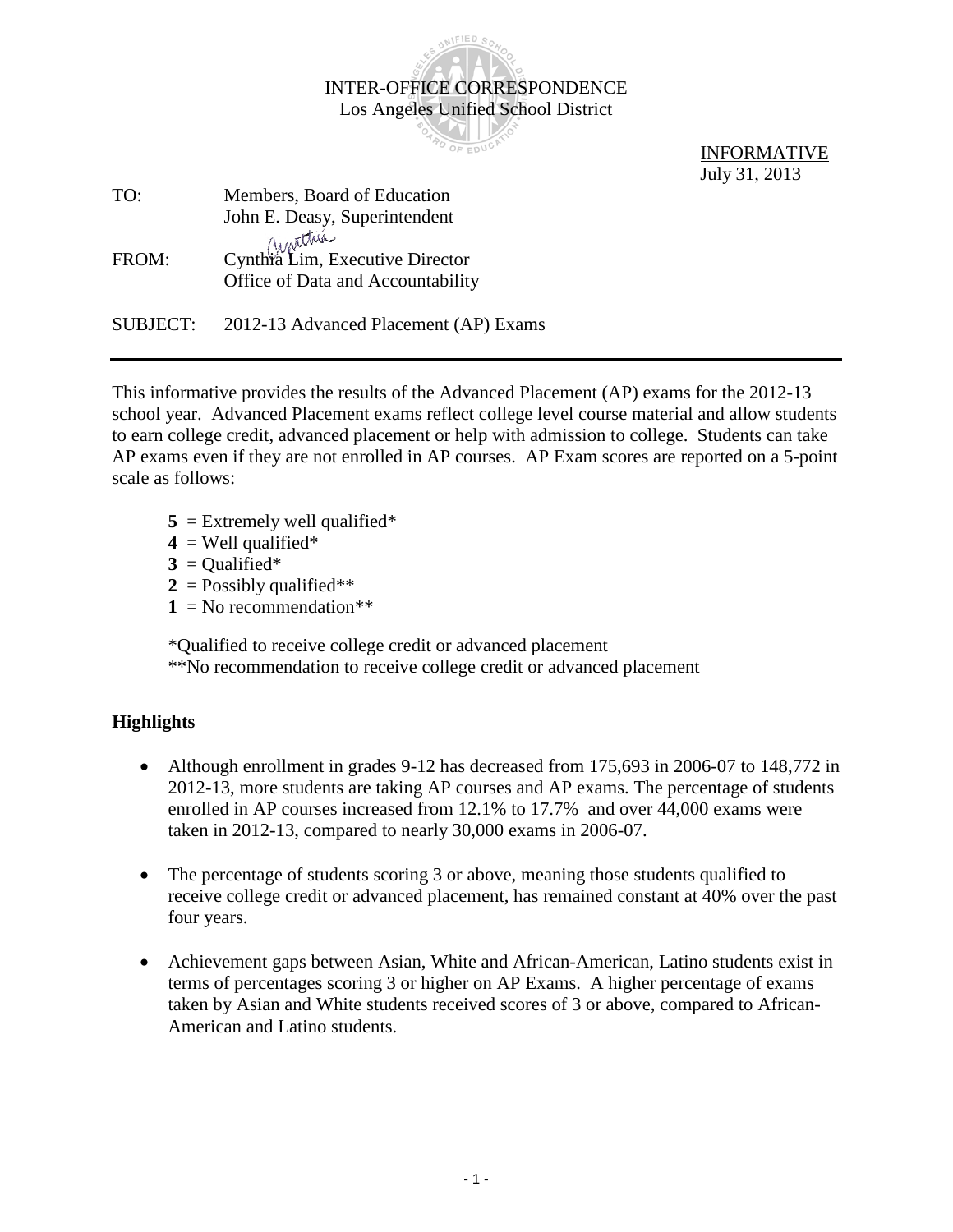## **AP Course Enrollments and Tests Taken**

While high school enrollment in Grades 9-12 has declined by more than 14,000 since 2006-07, more AP courses and AP exams were taken by LAUSD students in 2012-13 than in the past five years. During the period of 2006-07 to 2012-13:

- The number of students enrolled in AP courses increased by more than 5,000.
- The number of AP courses taken increased by more than 7,000.
- The percentage of students enrolled in AP classes has increased by nearly 6 percentage points (more than one-in-six students are now enrolled in AP classes).
- The number of AP exams taken increased by nearly 12,000. Over 44,000 exams were taken in 2012-13, compared to nearly 30,000 exams in 2006-07.

|                                                     | 2006-07 | 2007-08         | 2008-09 | 2009-10 | $2010 - 11$ | $2011 - 12$ | $2012 - 13$ |
|-----------------------------------------------------|---------|-----------------|---------|---------|-------------|-------------|-------------|
| Gr 9-12 Enrollment                                  | 175,693 | 176.916         | 174.434 | 171.755 | 166.479     | 161,177     | 148,772     |
| AP Enrollment*                                      | 21.226  | 21.186          | 21,859  | 22.906  | 24.304      | 26.183      | 26.341      |
| Percent Gr 9-12 Students<br>Enrolled in AP Course** | 12.1    | 12.0            | 12.5    | 13.3    | 14.6        | 16.2        | 17.7        |
| AP Total Courses Enrolled<br>$(Gr 9-12)$            | 35.935  | 35,372          | 36,868  | 37.540  | 39.711      | 42,882      | 44.485      |
| AP Tests Taken                                      | 29.776  | 28.610          | 32,557  | 35.547  | 38.340      | 41.379      | 44.168      |
| Average AP Tests Taken***                           | l.4     | $\mathsf{I}$ .4 | 1.5     | 1.6     | 1.6         | 6. ا        | 1.7         |

*Table 1: AP Enrollment, Courses and Exams Taken*

\*Based on unique student enrollment count

\*\*Percent enrolled in AP courses taken by diving AP enrollment by Gr 9-12 enrollment.

\*\*\*AP tests taken divided by unique number of students enrolled in AP courses

## **AP Exam Results**

Of those exams taken in 2012-13, 40% earned scores of 3 or above, meaning students qualified to receive college credit or advanced placement. The percentage of exams with a score of 3 or above has remained constant between 40% and 42% over the past seven years.

|                                 |         |         |         |             | Table 2: Ar Exams with a Score of 3 or Higher |             |             |
|---------------------------------|---------|---------|---------|-------------|-----------------------------------------------|-------------|-------------|
|                                 | 2006-07 | 2007-08 | 2008-09 | $2009 - 10$ | $2010 - 11$                                   | $2011 - 12$ | $2012 - 13$ |
| # Tests Given                   | 29,776  | 28.610  | 32,557  | 35,547      | 38,340                                        | 41,379      | 44,168      |
| $#$ AP Exams With<br>3 or Above | 12,203  | 12,045  | 13,495  | 14,324      | 15,189                                        | 16.784      | 17,663      |
| % AP Exams with<br>3 or Above   | 41.0    | 42.1    | 41.5    | 40.3        | 39.6                                          | 40.6        | 40.0        |

*Table 2: AP Exams with a Score of 3 or Higher*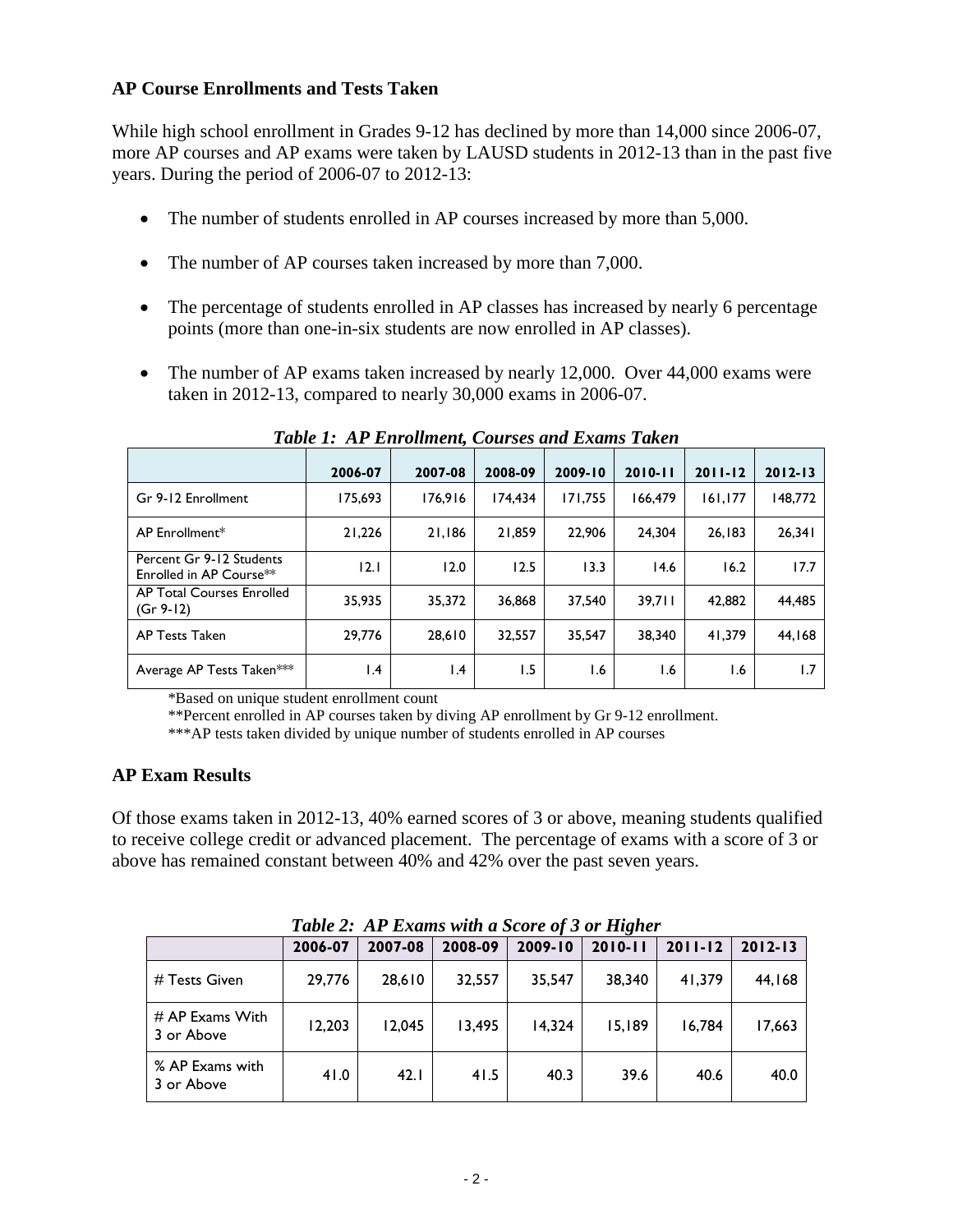Asian and White students had a higher percentage of AP exams with a qualifying score of 3 or more (49% and 62% respectively) in 2012-13, compared to African-American and Latino students (26% and 35% respectively). This achievement gap has not changed over the last five years.

| $\sim$<br><u>- J</u>             |                  |                                        |                  |                                        |                  |                                        |                  |                                        |                  |                                         |                  |                                         |
|----------------------------------|------------------|----------------------------------------|------------------|----------------------------------------|------------------|----------------------------------------|------------------|----------------------------------------|------------------|-----------------------------------------|------------------|-----------------------------------------|
|                                  | 2007-2008        |                                        | 2008-2009        |                                        | 2009-2010        |                                        | 2010-2011        |                                        | 2011-2012        |                                         | 2012-2013        |                                         |
|                                  | # Tests<br>Taken | %AP<br>Exams<br>with 3<br>or<br>Higher | # Tests<br>Taken | %AP<br>Exams<br>with 3<br>or<br>Higher | # Tests<br>Taken | %AP<br>Exams<br>with 3<br>or<br>Higher | # Tests<br>Taken | %AP<br>Exams<br>with 3<br>or<br>Higher | # Tests<br>Taken | % AP<br>Exams<br>with 3<br>or<br>Higher | # Tests<br>Taken | % AP<br>Exams<br>with 3<br>or<br>Higher |
| <b>ALL</b><br><b>ETHNICITIES</b> | 28,610           | 42.1                                   | 32,557           | 41.5                                   | 35.547           | 40.3                                   | 38.340           | 39.6                                   | 41.379           | 40.6                                    | 44.168           | 40.0                                    |
| <b>ASIAN</b>                     | 6,745            | 48.0                                   | 7,172            | 49.8                                   | 7.626            | 48.3                                   | 8.130            | 48.1                                   | 8,323            | 49.7                                    | 8,522            | 48.6                                    |
| <b>AFRICAN AM</b>                | 844.ا            | 24.5                                   | 1.890            | 23.3                                   | 1.990            | 26.0                                   | 2,070            | 24.4                                   | 2.097            | 26.8                                    | 2.008            | 25.7                                    |
| <b>LATINO</b>                    | 15.427           | 35.4                                   | 18.930           | 34.6                                   | 21.436           | 34.4                                   | 23,206           | 33.5                                   | 24.944           | 34.6                                    | 26.550           | 34.6                                    |
| <b>WHITE</b>                     | 4,706            | 62.0                                   | 4,498            | 64.4                                   | 4,417            | 61.3                                   | 4,813            | 60.8                                   | 4,019            | 65.5                                    | 4,401            | 62.4                                    |

*Table 3: AP Exams with a Score of 3 or Higher by Ethnicity*

Eleven high schools increased the number of AP Exams taken by more than 100 compared with the previous year.

| Tubic 7. Schools that thereused the trainber of the Exams by Too in the East Tear |             |                |            |                  |                                       |                                   |                  |                                     |                                   |                                     |  |  |  |
|-----------------------------------------------------------------------------------|-------------|----------------|------------|------------------|---------------------------------------|-----------------------------------|------------------|-------------------------------------|-----------------------------------|-------------------------------------|--|--|--|
|                                                                                   |             |                |            |                  | 2011-2012                             |                                   |                  |                                     |                                   |                                     |  |  |  |
| Name                                                                              | <b>LOCN</b> | <b>BD</b>      | <b>ESC</b> | # Tests<br>Given | #AP<br>Exams with<br>$3$ or<br>Higher | % AP Exams<br>with 3 or<br>Higher | # Tests<br>Given | $# AP$ Exams<br>with 3 or<br>Higher | % AP Exams<br>with 3 or<br>Higher | $#$ Tests<br>Given I<br>Year<br>Chg |  |  |  |
| <b>FOSHAY LC</b>                                                                  | 8132        | L              | W          | 425              | 130                                   | 30.6                              | 680              | 174                                 | 25.6                              | 255                                 |  |  |  |
| <b>LACES MAG</b>                                                                  | 8741        | L              | W          | 1,338            | 903                                   | 67.5                              | 1,525            | 940                                 | 61.6                              | 187                                 |  |  |  |
| UNIVERSITY SH                                                                     | 8886        | $\overline{4}$ | W          | 718              | 320                                   | 44.6                              | 885              | 333                                 | 37.6                              | 167                                 |  |  |  |
| NO HOLLYWOOD SH                                                                   | 8786        | 3              | N          | 1,763            | 1,063                                 | 60.3                              | 1,928            | 1,106                               | 57.4                              | 165                                 |  |  |  |
| HAMILTON SH-COMPLEX                                                               | 8686        | L              | W          | 1,029            | 657                                   | 63.8                              | 1,185            | 736                                 | 62.1                              | 156                                 |  |  |  |
| <b>MARSHALL SH</b>                                                                | 8750        | 5              | E          | 1,376            | 685                                   | 49.8                              | 1,518            | 739                                 | 48.7                              | 142                                 |  |  |  |
| <b>KENNEDY SH</b>                                                                 | 8725        | 3              | N          | 316              | 134                                   | 42.4                              | 443              | 3                                   | 29.6                              | 127                                 |  |  |  |
| SANTEE EDUC COMPLEX                                                               | 8716        | $\overline{2}$ | <b>XP</b>  | 359              | 84                                    | 23.4                              | 483              | 91                                  | 18.8                              | 124                                 |  |  |  |
| <b>WEST ADAMS PREP SH</b>                                                         | 8748        | $\overline{2}$ | <b>XP</b>  | 421              | 138                                   | 32.8                              | 542              | 175                                 | 32.3                              | 2                                   |  |  |  |
| <b>CORTINES SCH OF VPA</b>                                                        | 8516        | $\overline{2}$ | <b>XP</b>  | 636              | 278                                   | 43.7                              | 750              | 284                                 | 37.9                              | 114                                 |  |  |  |

*Table 4: Schools that Increased the Number of AP Exams by 100 in the Last Year*